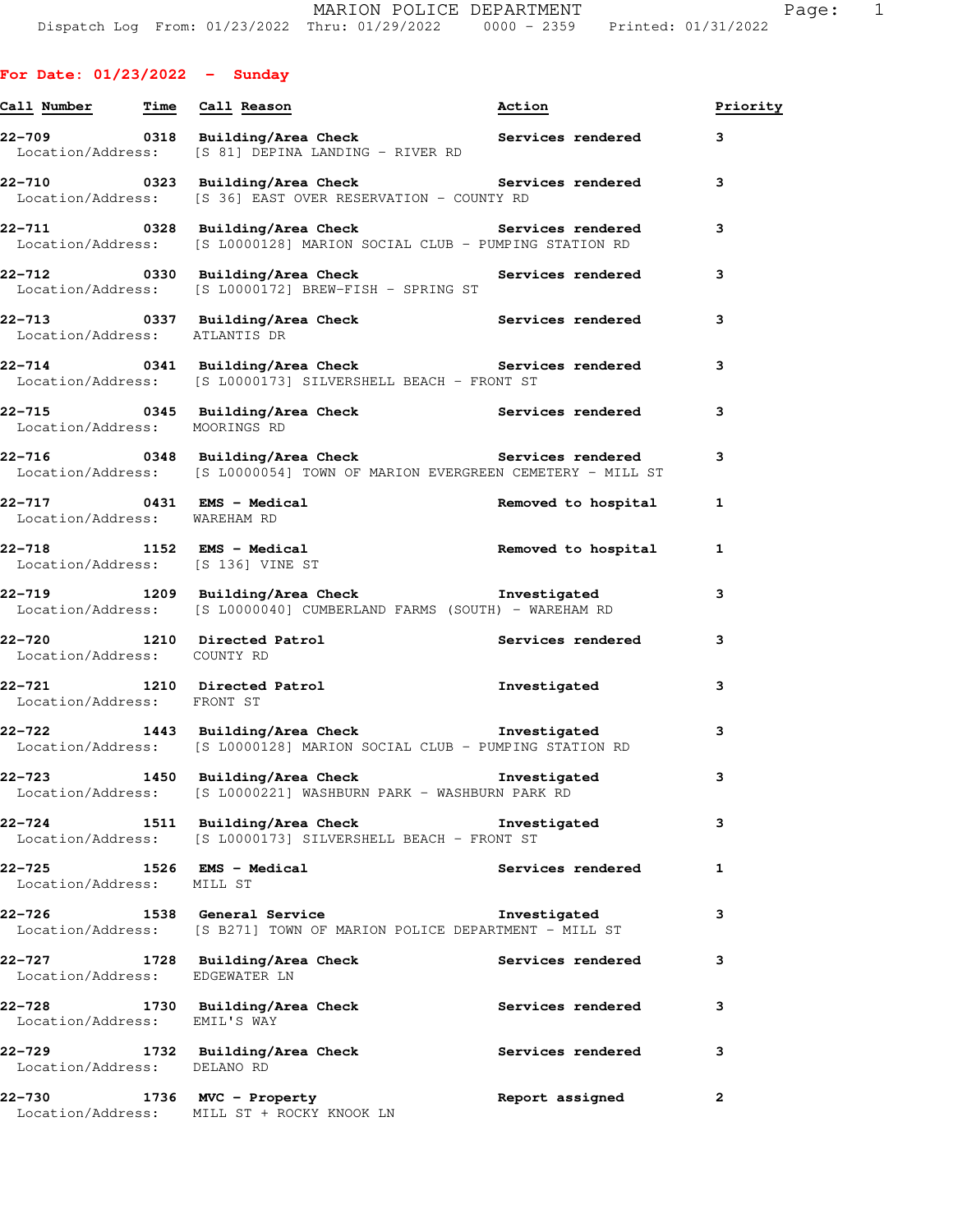| 22-731 1801 Health/Welfare<br>Location/Address: POINT RD |                                                                                                                                      | Services rendered | $\mathbf{3}$   |
|----------------------------------------------------------|--------------------------------------------------------------------------------------------------------------------------------------|-------------------|----------------|
| Location/Address: COUNTY RD                              | 22-732 1934 General Service <b>1988</b> Services rendered                                                                            |                   | 3              |
|                                                          | 22-733 1947 Building/Area Check Secured building<br>Location/Address: [S L0000128] MARION SOCIAL CLUB - PUMPING STATION RD           |                   | 3              |
|                                                          | 22-734 1959 Motor Vehicle Stop Verbal warning<br>Location/Address: [S L0000170] SEAHORSE SEAFOODS - WAREHAM RD                       |                   | $\overline{2}$ |
|                                                          | 22-735 2009 Building/Area Check Services rendered<br>Location/Address: [S 118] MARION VILLAGE ESTATES - VILLAGE DR                   |                   | $\mathbf{3}$   |
|                                                          | 22-736 2052 Suspicious Activity Investigated<br>Location/Address: [S L0000074] HILLER DODGE - MILL ST                                |                   | $\mathbf{2}$   |
|                                                          | 22-737 2112 Building/Area Check Secured building<br>Location/Address: [S L0000054] TOWN OF MARION EVERGREEN CEMETERY - MILL ST       |                   | $\mathbf{3}$   |
|                                                          | 22-738 2116 Building/Area Check Secured building<br>Location/Address: [S 155] BURR BROTHERS BOATS - FRONT ST                         |                   | 3              |
|                                                          | 22-739 2120 Motor Vehicle Stop Neport assigned 2<br>Location/Address: [S 125] BLUE HAIR SALON - WAREHAM RD                           |                   |                |
|                                                          | 22-740 2143 Transport 2008 Brought to station 3<br>Location/Address: [S 125] BLUE HAIR SALON - WAREHAM RD                            |                   |                |
| Location/Address: [S KB4] OAK ST                         | 22-741 2201 Fire - Smoke Investigation 1 Investigated 1                                                                              |                   |                |
|                                                          | 22-742 2302 Building/Area Check Services rendered<br>Location/Address: [S L0000230] TOWN OF MARION WING'S COVE BOAT RAMP - DELANO RD |                   | 3              |
| Location/Address: PLANTING ISLAND RD                     | 22-743 2307 Building/Area Check Services rendered                                                                                    |                   | 3              |
|                                                          | 22-744 2313 Building/Area Check <b>Services</b> rendered<br>Location/Address: [S L0000088] KITTANSETT CLUB - POINT RD                |                   | 3              |
|                                                          | 22-745 2324 Assist/Other Police Department Services rendered                                                                         |                   | $\mathbf{2}$   |

## **For Date: 01/24/2022 - Monday**

Location/Address: OVER PASS - FRONT ST

|                                                 | Location/Address: [S 21] SANTOROS PIZZA AND MORE - WAREHAM RD                                                                                  |          | $\overline{2}$ |
|-------------------------------------------------|------------------------------------------------------------------------------------------------------------------------------------------------|----------|----------------|
|                                                 | 22-747 			 0211 Building/Area Check 				 Services rendered<br>Location/Address: [S L0000173] SILVERSHELL BEACH - FRONT ST                      | $\sim$ 3 |                |
| Location/Address: VILLAGE DR                    |                                                                                                                                                |          | $\mathbf{3}$   |
| Location/Address: FIELD STONE LN                | 22-749 		 0218 Building/Area Check 		 Services rendered                                                                                        |          | $\mathbf{3}$   |
|                                                 | 22-750 			 0219 Building/Area Check 			 Services rendered<br>Location/Address: [S L0000155] PLANTING ISLAND CAUSEWAY - PLANTING ISLAND RD      |          | 3              |
|                                                 | 22-751 		 0229 Building/Area Check 		 Services rendered<br>Location/Address: [S L0000088] KITTANSETT CLUB - POINT RD                           |          | $\mathbf{3}$   |
|                                                 | 22-752 		 0241 Building/Area Check 		 Services rendered 3<br>  Location/Address: [S L0000230] TOWN OF MARION WING'S COVE BOAT RAMP - DELANO RD |          |                |
| Location/Address: MILL ST + GIFFORD'S CORNER RD | 22-753 0712 Directed Patrol 22-753 Services rendered                                                                                           |          | 3              |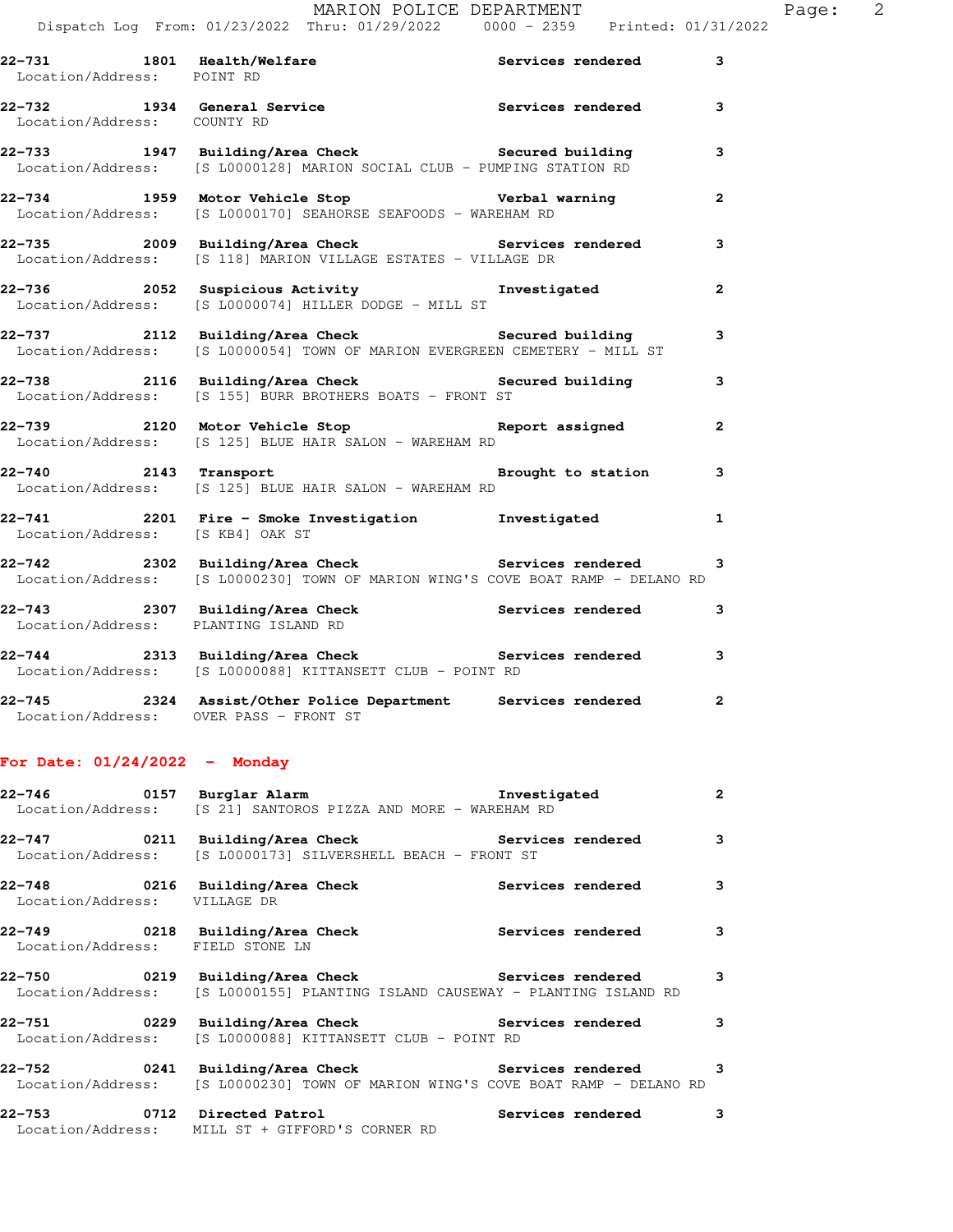|                                                                   | Dispatch Log From: 01/23/2022 Thru: 01/29/2022   0000 - 2359   Printed: 01/31/2022                                                                  | MARION POLICE DEPARTMENT |                         | Page: 3 |  |
|-------------------------------------------------------------------|-----------------------------------------------------------------------------------------------------------------------------------------------------|--------------------------|-------------------------|---------|--|
|                                                                   | 22-754 0721 Motor Vehicle Stop Verbal warning 2<br>Location/Address: [S 131] FIELDSTONE FARM MARKET - MILL ST                                       |                          |                         |         |  |
|                                                                   | 22-755 0723 Motor Vehicle Stop Citation issued<br>Location/Address: [S1 B232] OLD ROCHESTER REGIONAL HIGH SCHOOL - MARION RD                        |                          | $\overline{a}$          |         |  |
| Location/Address: SPRING ST                                       | 22-756 0909 9-1-1 Call - Abandoned Monostigated 2                                                                                                   |                          |                         |         |  |
|                                                                   | 22-757 1408 Directed Patrol 22-757 1408 2012<br>Location/Address: MILL ST + CONVERSE RD                                                             |                          |                         |         |  |
|                                                                   | 22-758 1413 Motor Vehicle Stop <b>120 Verbal warning</b> 2<br>Location/Address: [S B271] TOWN OF MARION POLICE DEPARTMENT - MILL ST                 |                          |                         |         |  |
|                                                                   | 22-759 1419 Motor Vehicle Stop Nerbal warning<br>Location/Address: MILL ST + MAIN ST                                                                |                          | $\overline{\mathbf{2}}$ |         |  |
|                                                                   | 22-760 1424 Fire - Brush/Grass Services rendered 1<br>Location/Address: [S 74] PROPERTY ONE - WAREHAM RD                                            |                          |                         |         |  |
|                                                                   | 22-761 1525 911 Call - Accidental No service necessary 2<br>Location/Address: [S B292] SIPPICAN LONG TERM HEALTH CARE - MILL ST                     |                          |                         |         |  |
|                                                                   | 22-762      1559  Assist/Other Police Department    Services rendered      2<br>Location/Address:   [S3] BRIARWOOD                                  |                          |                         |         |  |
|                                                                   | 22-763 1754 Building/Area Check Investigated 1754 Building/Area Check Investigated 3<br>Location/Address: [S L0000151] OLD LANDING WHARF - FRONT ST |                          |                         |         |  |
| Location/Address: COUNTY RD                                       | 22-764 1754 Directed Patrol Services rendered                                                                                                       |                          | $\mathbf{3}$            |         |  |
|                                                                   | 22-765 1804 Building/Area Check Investigated<br>Location/Address: [S L0000173] SILVERSHELL BEACH - FRONT ST                                         |                          | $\mathbf{3}$            |         |  |
| Location/Address: SPRING ST                                       | 22-766 1809 Directed Patrol (2008) Services rendered 3                                                                                              |                          |                         |         |  |
|                                                                   | 22-767 1810 Building/Area Check <b>The Investigated</b><br>Location/Address: [S L0000182] SIPPICAN SCHOOL BASEBALL FIELD - PARK ST                  |                          | 3                       |         |  |
|                                                                   | 22-768 1816 Building/Area Check <b>The Investigated</b><br>Location/Address: [S 118] MARION VILLAGE ESTATES - VILLAGE DR                            |                          | 3                       |         |  |
| Location/Address:                                                 | 22-769 1821 Building/Area Check <b>The Investigated</b><br>[S L0000221] WASHBURN PARK - WASHBURN PARK RD                                            |                          | 3                       |         |  |
| 22-770 1829 Officer Wanted<br>Location/Address: [S KB13] SOUTH ST |                                                                                                                                                     | Services rendered        | $\mathbf{2}$            |         |  |
| 22-771 1844 D.M.V.                                                | Location/Address: [S B621] TOWN OF MARION FIRE DEPT. STATION 2 - POINT RD                                                                           | <b>Services rendered</b> | з                       |         |  |
| 22-772 1942 EMS - Medical                                         | Location/Address: [S B292] SIPPICAN LONG TERM HEALTH CARE - MILL ST                                                                                 | Removed to hospital      | 1                       |         |  |
| Location/Address: PLANTING ISLAND RD                              | 22-773 2156 Building/Area Check                                                                                                                     | Services rendered        | 3                       |         |  |
| 22–774                                                            | 2201 Health/Welfare                                                                                                                                 | Services rendered        | 3                       |         |  |

**22-775 2241 Building/Area Check Services rendered 3**  Location/Address: [S L0000003] ADVENT CHRISTIAN CAMPGROUNDS - OAKDALE AVE

## **For Date: 01/25/2022 - Tuesday**

Location/Address: COUNTY RD

| 22-776 |  | $0108$ 9-1-1 Call - Abandoned | Investigated |  |
|--------|--|-------------------------------|--------------|--|
|--------|--|-------------------------------|--------------|--|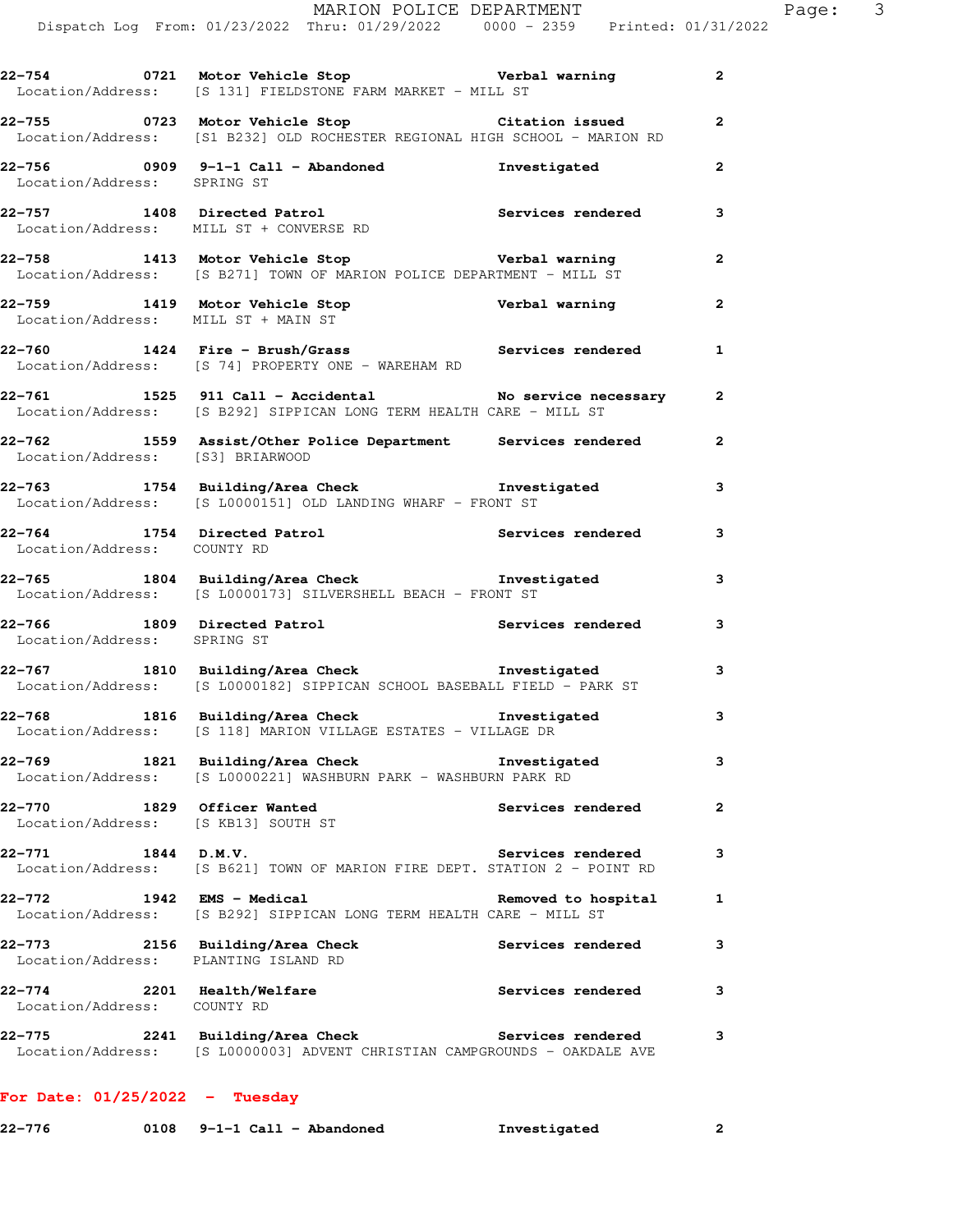|                                   | Dispatch Log From: 01/23/2022 Thru: 01/29/2022 0000 - 2359 Printed: 01/31/2022                                                       | MARION POLICE DEPARTMENT |              | Page: 4 |  |
|-----------------------------------|--------------------------------------------------------------------------------------------------------------------------------------|--------------------------|--------------|---------|--|
|                                   | Location/Address: [S B292] SIPPICAN LONG TERM HEALTH CARE - MILL ST                                                                  |                          |              |         |  |
|                                   | 22-777 0200 Building/Area Check 5 Services rendered 3<br>Location/Address: [S 81] DEPINA LANDING - RIVER RD                          |                          |              |         |  |
|                                   | 22-778 0209 Building/Area Check Services rendered<br>Location/Address: [S B621] TOWN OF MARION FIRE DEPT. STATION 2 - POINT RD       |                          | 3            |         |  |
|                                   | 22-779 		 0223 Building/Area Check 		 Services rendered<br>Location/Address: [S L0000088] KITTANSETT CLUB - POINT RD                 |                          | 3            |         |  |
|                                   | Location/Address: [S L0000155] PLANTING ISLAND CAUSEWAY - PLANTING ISLAND RD                                                         |                          | 3            |         |  |
|                                   | 22-781 0242 Building/Area Check Services rendered<br>Location/Address: [S L0000230] TOWN OF MARION WING'S COVE BOAT RAMP - DELANO RD |                          | 3            |         |  |
|                                   | 22-782 0243 Building/Area Check Services rendered<br>Location/Address: DELANO RD                                                     |                          | 3            |         |  |
| Location/Address: BENSON BROOK RD | 22-783 0347 Building/Area Check Services rendered 3                                                                                  |                          |              |         |  |
|                                   | 22-784 0504 Burglar Alarm (and Accidental/defective alarm                                                                            |                          |              | 2       |  |
|                                   | Location/Address: [S L0000172] BREW-FISH - SPRING ST                                                                                 |                          |              |         |  |
|                                   |                                                                                                                                      |                          |              | 2       |  |
|                                   | Location/Address: [S B512] LITTLE NECK VILLAGE - WAREHAM RD                                                                          |                          |              |         |  |
|                                   | Location/Address: [S B373] SAINT GABRIEL'S CHURCH - FRONT ST                                                                         |                          |              |         |  |
| Location/Address: PARK - POINT RD | 22-787 0946 Directed Patrol                                                                                                          | Investigated             | 3            |         |  |
| Location/Address: COUNTY RD       | 22-788 1015 Directed Patrol 111 Investigated                                                                                         |                          | 3            |         |  |
|                                   | 22-789 1025 Building/Area Check the Investigated<br>Location/Address: [S L0000128] MARION SOCIAL CLUB - PUMPING STATION RD           |                          | 3            |         |  |
|                                   | 22-790 1102 EMS - Medical 1 Removed to hospital 1<br>Location/Address: [S B512] LITTLE NECK VILLAGE - WAREHAM RD                     |                          |              |         |  |
| Location/Address: WAREHAM RD      | 22-791 1425 Motor Vehicle Stop 31 Arrest                                                                                             |                          | $\mathbf{2}$ |         |  |
|                                   | 22-792 1520 Fire - CO Alarm Accidental/defective alarm                                                                               |                          |              | 1       |  |
| Location/Address: WAREHAM RD      |                                                                                                                                      |                          |              |         |  |
|                                   | 22-793 1552 Assist/Other Police Department Services rendered<br>Location/Address: [S3] MAIN                                          |                          | 2            |         |  |
|                                   | 22-794 1731 EMS - Medical Removed to hospital<br>Location/Address: [S B292] SIPPICAN LONG TERM HEALTH CARE - MILL ST                 |                          | 1            |         |  |
|                                   | 22-795 1735 Building/Area Check Services rendered<br>Location/Address: [S L0000173] SILVERSHELL BEACH - FRONT ST                     |                          | 3            |         |  |
|                                   | 22-796 1808 EMS - Medical Nemoved to hospital<br>Location/Address: [S L0000064] GRAINGER POTTERY - MILL ST                           |                          | 1            |         |  |
|                                   | 22-797 2014 Building/Area Check Services rendered<br>Location/Address: [S L0000151] OLD LANDING WHARF - FRONT ST                     |                          | 3            |         |  |
|                                   | 22-798 2030 Building/Area Check Services rendered<br>Location/Address: [S L0000054] TOWN OF MARION EVERGREEN CEMETERY - MILL ST      |                          | 3            |         |  |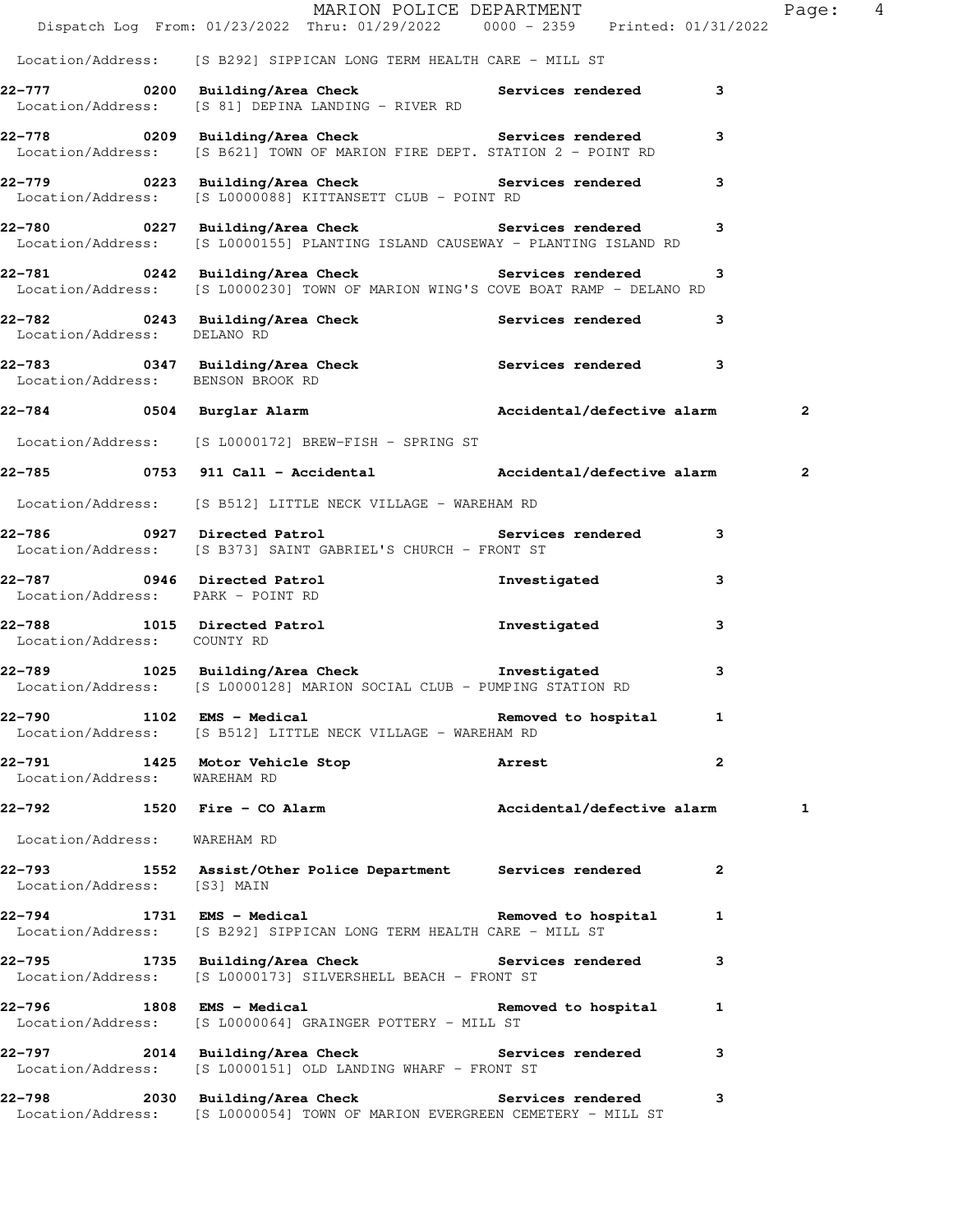|                                     |                                            | MARION POLICE DEPARTMENT<br>Dispatch Log From: 01/23/2022 Thru: 01/29/2022   0000 - 2359   Printed: 01/31/2022                     |                            |              | Page: 5      |  |
|-------------------------------------|--------------------------------------------|------------------------------------------------------------------------------------------------------------------------------------|----------------------------|--------------|--------------|--|
| Location/Address: POINT RD          |                                            | 22-799 2033 Motor Vehicle Stop Nerbal warning                                                                                      |                            | $\mathbf{2}$ |              |  |
|                                     |                                            | 22-800 2116 Building/Area Check Services rendered<br>Location/Address: [S L0000155] PLANTING ISLAND CAUSEWAY - PLANTING ISLAND RD  |                            | 3            |              |  |
|                                     |                                            | 22-801 2124 Building/Area Check Services rendered<br>Location/Address: [S L0000128] MARION SOCIAL CLUB - PUMPING STATION RD        |                            | 3            |              |  |
| Location/Address: WAREHAM RD        |                                            | 22-802 2155 Motor Vehicle Stop Nerbal warning                                                                                      |                            | $\mathbf{2}$ |              |  |
| Location/Address: MILL ST           |                                            | 22-803 2225 EMS - Medical 2008 Services rendered                                                                                   |                            | $\mathbf{1}$ |              |  |
|                                     | For Date: $01/26/2022$ - Wednesday         |                                                                                                                                    |                            |              |              |  |
| Location/Address: VILLAGE DR        |                                            | 22-804 		 0053 Building/Area Check 		 Services rendered                                                                            |                            | 3            |              |  |
|                                     | Location/Address: FRONT ST + LEWIS ST      | 22-805 0610 Directed Patrol                                                                                                        | Services rendered          | 3            |              |  |
|                                     | Location/Address: ROCKY KNOOK LN + MILL ST | 22-806 1731 Motor Vehicle Stop 1988 Minitten warning issued 2                                                                      |                            |              |              |  |
|                                     |                                            | 22-807 0917 Building/Area Check Services rendered<br>Location/Address: [S B427] TABOR ACADEMY - OCEANOLOGY LAB - FRONT ST          |                            | 3            |              |  |
|                                     |                                            | 22-808       0927  Paper Service             No such person can be found                                                           |                            |              | 3            |  |
| Location/Address: COVE CIR          |                                            |                                                                                                                                    |                            |              |              |  |
|                                     |                                            | 22-809 		 0929 EMS - Medical 		 Phone Removed to hospital 1<br>Location/Address: [S B292] SIPPICAN LONG TERM HEALTH CARE - MILL ST |                            |              |              |  |
|                                     |                                            | 22-810 0957 911 Call - Accidental                 Accidental/defective alarm                                                       |                            |              | $\mathbf{2}$ |  |
| Location/Address: WAREHAM RD        |                                            |                                                                                                                                    |                            |              |              |  |
|                                     |                                            | 22-811 1010 Directed Patrol 1010 22-811<br>Location/Address: [S B392] SIPPICAN SCHOOL - SPRING ST                                  |                            | 3            |              |  |
| 22-812<br>Location/Address: MILL ST | 1104 Directed Patrol                       |                                                                                                                                    | <b>Services rendered</b>   | 3            |              |  |
|                                     | 22-813 1358 Burglar Alarm                  |                                                                                                                                    | Accidental/defective alarm |              | $\mathbf{2}$ |  |
| Location/Address: POINT RD          |                                            |                                                                                                                                    |                            |              |              |  |
|                                     | Location/Address: MILL ST + ABELS WAY      | 22-814 1430 Motor Vehicle Stop Nerbal warning                                                                                      |                            | $\mathbf{2}$ |              |  |
|                                     |                                            | 22-815 1447 911 Call - Accidental                   Accidental/defective alarm                                                     |                            |              | $\mathbf{2}$ |  |
|                                     |                                            | Location/Address: [S B292] SIPPICAN LONG TERM HEALTH CARE - MILL ST                                                                |                            |              |              |  |
|                                     |                                            | 22-816 1457 911 Call - Accidental                 Accidental/defective alarm                                                       |                            |              | $\mathbf{2}$ |  |
|                                     |                                            | Location/Address: [S B292] SIPPICAN LONG TERM HEALTH CARE - MILL ST                                                                |                            |              |              |  |
|                                     |                                            | 22-817 1529 9-1-1 Call - Abandoned Mccidental/defective alarm                                                                      |                            |              | 2            |  |
| Location/Address: FRONT ST          |                                            |                                                                                                                                    |                            |              |              |  |
| Location/Address: COTTAGE LN        | 22-818 1629 Building/Area Check            |                                                                                                                                    | <b>Services rendered</b>   | 3            |              |  |
|                                     | 22-819 1712 Building/Area Check            |                                                                                                                                    | Services rendered          | 3            |              |  |

Location/Address: GREEN ST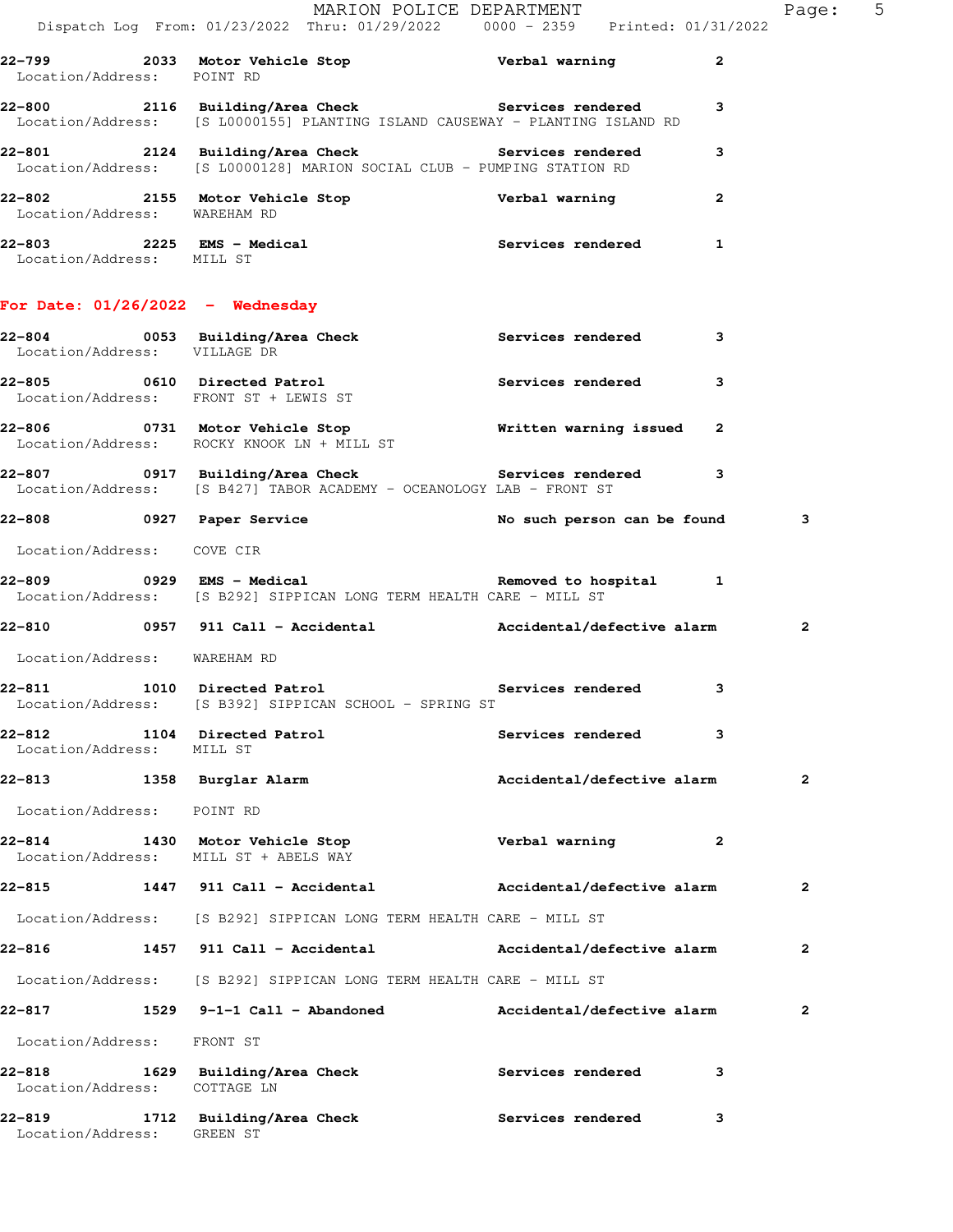**22-820 1739 911 Call - Accidental Accidental/defective alarm 2** Location/Address: FRONT ST **22-821 1814 9-1-1 Call - Abandoned Accidental/defective alarm 2** Location/Address: [S KB14] MILL ST **22-822 1838 911 Call - Accidental Accidental/defective alarm 2** Location/Address: TABOR GYM - FRONT ST **22-823 1925 Motor Vehicle Complaint Area search negative 2**  Location/Address: [S 98] OVERPASS - ROUTE 105 AT ROUTE 195 - FRONT ST **22-824 1935 Health/Welfare Investigated 3**  Location/Address: HERMITAGE RD **22-825 1946 Building/Area Check Services rendered 3**  Location/Address: [S L0000003] ADVENT CHRISTIAN CAMPGROUNDS - OAKDALE AVE **22-826 2101 Building/Area Check Services rendered 3**  Location/Address: [S 156] ARNE EXCAVATING - CONVERSE RD **22-827 2214 Building/Area Check Services rendered 3**  Location/Address: [S L0000054] TOWN OF MARION EVERGREEN CEMETERY - MILL ST **For Date: 01/27/2022 - Thursday 22-828 0019 Building/Area Check Services rendered 3**  Location/Address: [S L0000151] OLD LANDING WHARF - FRONT ST **22-829 0024 Building/Area Check Services rendered 3**  Location/Address: [S L0000173] SILVERSHELL BEACH - FRONT ST **22-830 0036 Building/Area Check Services rendered 3**  Location/Address: MOORINGS RD **22-831 0044 Building/Area Check Services rendered 3**  Location/Address: [S 137] TRI TOWN MOTORS - WAREHAM RD **22-832 0059 Building/Area Check Services rendered 3**  Location/Address: [S L0000088] KITTANSETT CLUB - POINT RD **22-833 0718 Motor Vehicle Stop Verbal warning 2**  Location/Address: MILL ST + ROCKY KNOOK LN **22-834 0729 Motor Vehicle Stop Verbal warning 2**  Location/Address: [S L0000214] UNCLE JON'S COOKIES - FRONT ST **22-835 0830 Assist/Other Police Department Services rendered 2**  Location/Address: [S1] CHURCH ST **22-836 0923 Fire - Alarm Accidental/defective alarm 1** Location/Address: INDIAN COVE RD **22-837 1109 Building/Area Check Services rendered 3**  Location/Address: [S L0000221] WASHBURN PARK - WASHBURN PARK RD **22-838 1117 Directed Patrol Services rendered 3**  Location/Address: [S B392] SIPPICAN SCHOOL - SPRING ST **22-839 1153 MVC - Property Report assigned 2**  Location/Address: [S 79] ROSE & VICKI'S - WAREHAM RD **22-840 1213 Building/Area Check Services rendered 3**  Location/Address: [S L0000173] SILVERSHELL BEACH - FRONT ST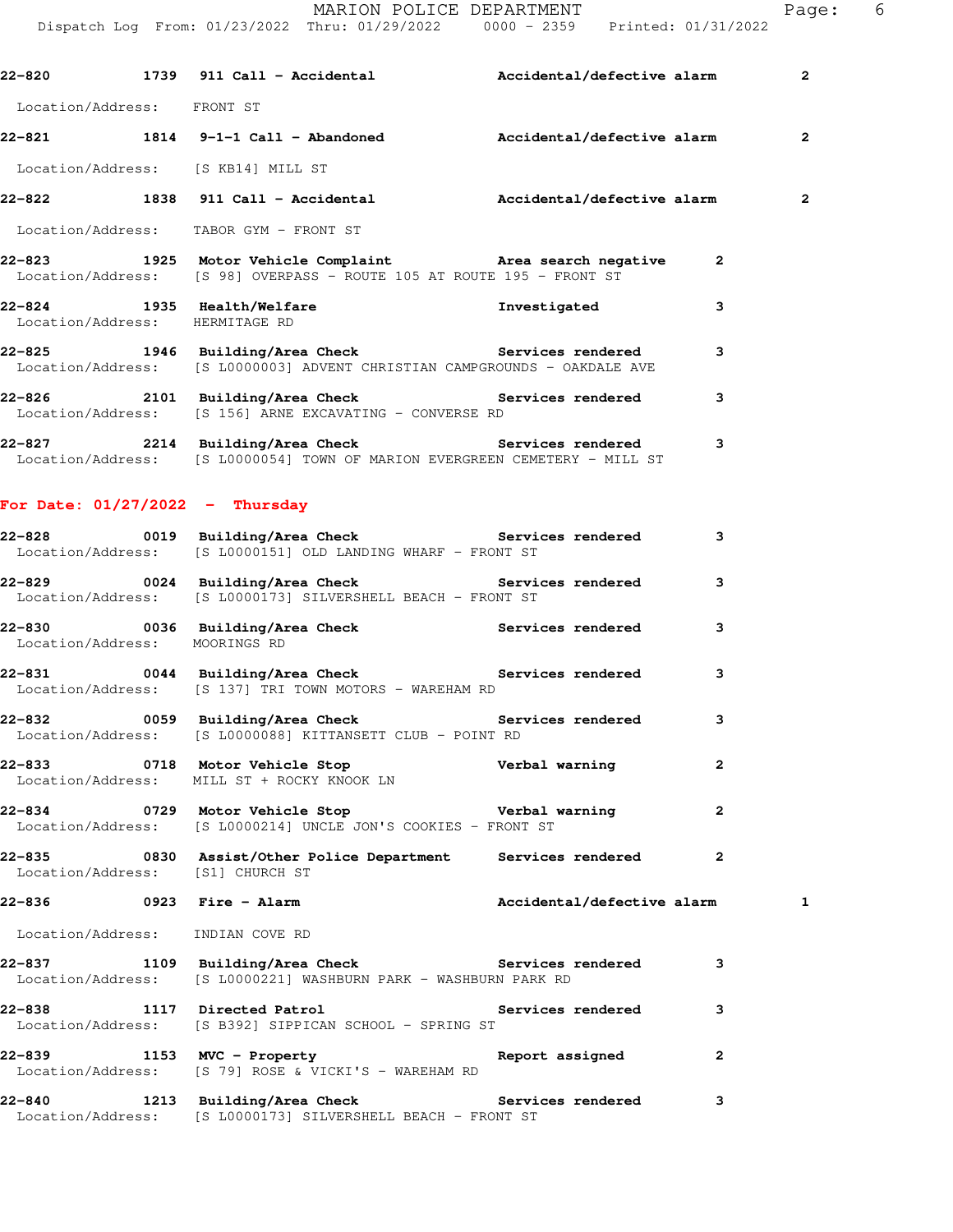| Location/Address: FRONT ST      | 22-841 1233 General Service the Services rendered                                                                                          | 3              |
|---------------------------------|--------------------------------------------------------------------------------------------------------------------------------------------|----------------|
|                                 | 22-842 1323 Disturbance and Peace restored<br>Location/Address: [S 151] ABINGTON BANK - FRONT ST                                           | $\mathbf{1}$   |
|                                 | 22-843 1413 Motor Vehicle Stop Citation issued<br>Location/Address: [S 131] FIELDSTONE FARM MARKET - MILL ST                               | $\overline{2}$ |
| Location/Address: WATER ST      | 22-844 1631 Building/Area Check Services rendered                                                                                          | 3              |
|                                 | 22-845 1640 Building/Area Check Services rendered<br>Location/Address: [S L0000155] PLANTING ISLAND CAUSEWAY - PLANTING ISLAND RD          | $\overline{3}$ |
|                                 | 22-846 1709 Directed Patrol <b>1988</b> Services rendered<br>Location/Address: DEXTER BEACH - DEXTER RD                                    | 3              |
| Location/Address: SHERMAN'S WAY | 22-847 1742 Building/Area Check Services rendered                                                                                          | $\overline{3}$ |
|                                 | 22-848 2020 Building/Area Check Services rendered<br>Location/Address: [S L0000003] ADVENT CHRISTIAN CAMPGROUNDS - OAKDALE AVE             | 3              |
|                                 | 22-849 2103 Building/Area Check Services rendered<br>Location/Address: [S L0000128] MARION SOCIAL CLUB - PUMPING STATION RD                | $\overline{3}$ |
|                                 | 22-850 2119 Building/Area Check Services rendered<br>Location/Address: [S L0000123] TOWN OF MARION HARBORMASTER'S OFFICE - ISLAND WHARF RD | $\mathbf{3}$   |
|                                 | 22-851 2129 Building/Area Check Services rendered                                                                                          | 3              |

# Location/Address: [S L0000186] SIPPICAN TENNIS CLUB - HOLMES ST

### **For Date: 01/28/2022 - Friday**

| -- محمد محمد محمد محمد العماد العامل العامل المحمد بن العمل العمل العمل العمل العمل العمل العمل العمل العمل ال<br>المحمد العمل العمل العمل العمل العمل العمل العمل العمل العمل العمل العمل العمل العمل العمل العمل العمل العمل ا |                         |
|----------------------------------------------------------------------------------------------------------------------------------------------------------------------------------------------------------------------------------|-------------------------|
| 22-853 0040 Building/Area Check 5ervices rendered 3<br>Location/Address: [S L0000040] CUMBERLAND FARMS (SOUTH) - WAREHAM RD                                                                                                      |                         |
| 22-854 0043 Building/Area Check 5 Services rendered 3<br>Location/Address: [S L0000221] WASHBURN PARK - WASHBURN PARK RD                                                                                                         |                         |
| 22-855 0050 Building/Area Check 5 Services rendered 3<br>Location/Address: [S L0000003] ADVENT CHRISTIAN CAMPGROUNDS - OAKDALE AVE                                                                                               |                         |
| 22-856 		 0052 Building/Area Check 		 Services rendered<br>Location/Address: [S 23] COMMONWEALTH UTILITIES EMPLOYEE CREDIT UNION - WAREHAM RD                                                                                    | $\mathbf{3}$            |
| 22-857       0057  Building/Area Check          Services rendered<br>Location/Address: [S L0000061] GILDA'S STONE ROOSTER - WAREHAM RD                                                                                           | 3                       |
| 22-858 		 0116 Building/Area Check 		 Services rendered 3<br>Location/Address: [S L0000173] SILVERSHELL BEACH - FRONT ST                                                                                                         |                         |
| 22-859 		 0131 Building/Area Check 		 Services rendered<br>Location/Address: [S L0000054] TOWN OF MARION EVERGREEN CEMETERY - MILL ST                                                                                            | $\overline{\mathbf{3}}$ |
| Location/Address: [S L0000216] CHILDRENS ACADEMY - COUNTY RD                                                                                                                                                                     | 3                       |
| 22-861 		 0147 Building/Area Check 		 Services rendered 3<br>Location/Address: [S L0000088] KITTANSETT CLUB - POINT RD                                                                                                           |                         |
| 22-862 		 0301 Building/Area Check 		 Services rendered 3<br>Location/Address: [S L0000114] TOWN OF MARION DEPARTMENT OF PUBLIC WORKS - MILL ST                                                                                  |                         |
| 22-863 			 0304 Building/Area Check 			 Services rendered<br>Location/Address: MATTAPOISETT TOWN LINE - MILL ST                                                                                                                  | $\mathbf{3}$            |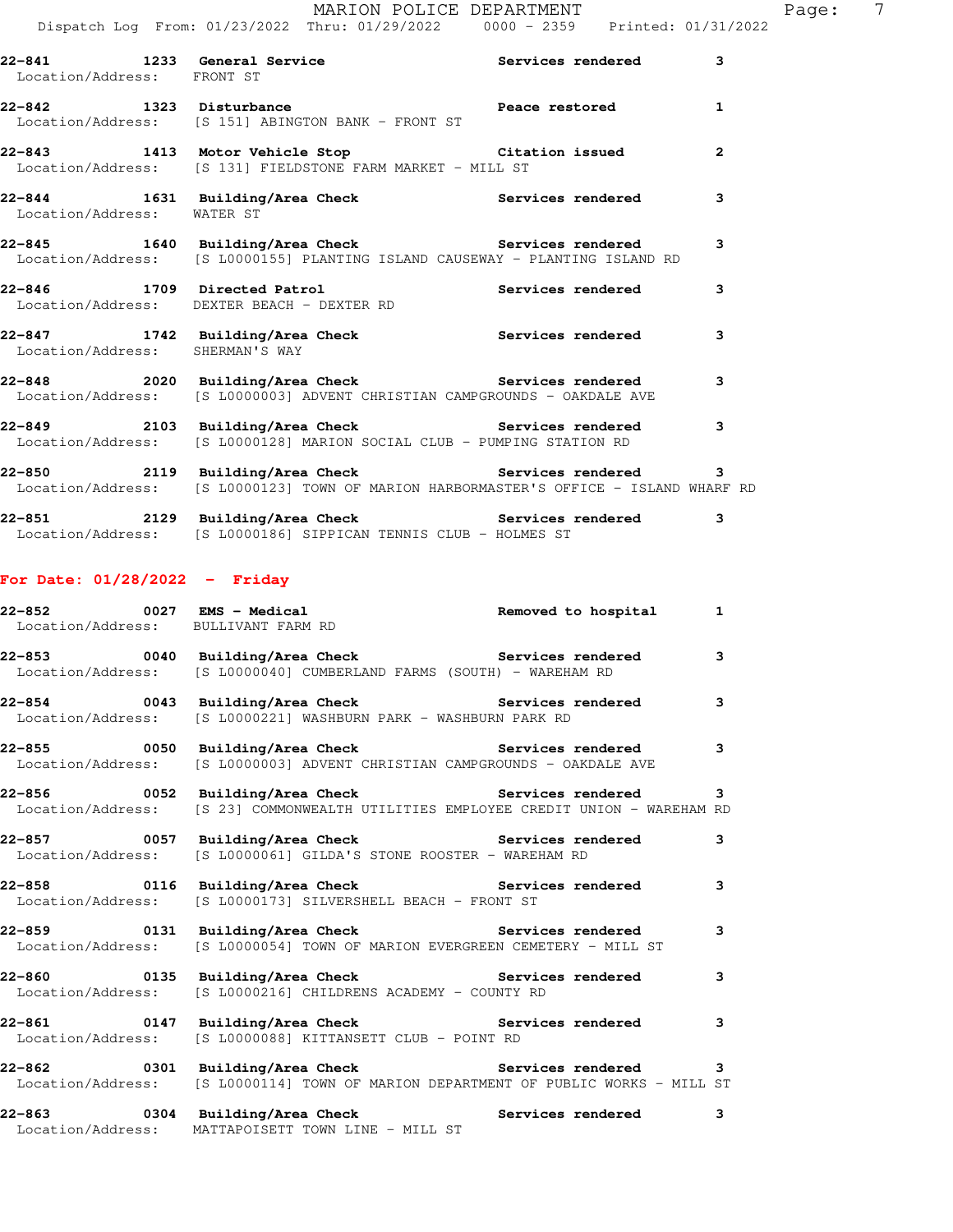| Location/Address: ROUTE 195 WEST                               | 22-864 		 0309 Building/Area Check 		 Services rendered                                                                |                            | 3              |
|----------------------------------------------------------------|------------------------------------------------------------------------------------------------------------------------|----------------------------|----------------|
|                                                                | 22-865 		 0310 Building/Area Check 		 Services rendered<br>Location/Address: [S L0000151] OLD LANDING WHARF - FRONT ST |                            | 3              |
|                                                                | Location/Address: [S 118] MARION VILLAGE ESTATES - VILLAGE DR                                                          |                            | 3              |
|                                                                | 22-867 0720 EMS - Mutual Aid<br>Location/Address: [S3] TREMONT REHAB - MAIN ST                                         | Removed to hospital        | 1              |
| Location/Address: POINT RD                                     | 22-868 1014 Animal Complaint the Services rendered                                                                     |                            | 3              |
| Location/Address: POINT RD                                     | 22-869 1037 Follow Up Investigation Services rendered                                                                  |                            | 3              |
| Location/Address: FRONT ST                                     | 22-870 1115 Directed Patrol 1997 Services rendered                                                                     |                            | 3              |
|                                                                | 22-871 1120 Building/Area Check the Services rendered<br>Location/Address: [S L0000173] SILVERSHELL BEACH - FRONT ST   |                            | 3              |
| 22-872 1121 EMS - Medical<br>Location/Address: VILLAGE DR      |                                                                                                                        | Services rendered          | 1              |
| 22-873 1128 Directed Patrol                                    |                                                                                                                        | Services rendered 3        |                |
| Location/Address: COUNTY RD                                    | 22-874<br>Location: ROCHESTER<br>Location: ROCHESTER                                                                   |                            |                |
|                                                                | 22-875 1408 General Service                                                                                            | Investigated               | 3              |
|                                                                | Location/Address: INDIAN COVE RD + MILL ST                                                                             |                            |                |
| 22-876 1458 Animal Complaint<br>Location/Address: RIVERVIEW LN |                                                                                                                        | Services rendered          | 3              |
| $22-877$ 1508 Fire - Gas Leak<br>Location/Address: WAREHAM RD  |                                                                                                                        | <b>Services rendered</b> 1 |                |
| Location/Address: [S2] MARION RD                               | 22-878 1550 9-1-1 Call - Abandoned Referred to other agency 2                                                          |                            |                |
| 22-879<br>Location/Address: WATER ST                           | 1706 Building/Area Check                                                                                               | Services rendered          | 3              |
|                                                                | 22-880 1712 Building/Area Check Services rendered<br>Location/Address: [S 118] MARION VILLAGE ESTATES - VILLAGE DR     |                            | 3              |
| 22-881<br>Location/Address:                                    | 1719 Building/Area Check<br>ARROWHEAD LN                                                                               | Services rendered          | 3              |
| 22-882 1723 Building/Area Check<br>Location/Address:           | SARAH SHERMAN LN                                                                                                       | Services rendered          | 3              |
| 22-883<br>Location/Address:                                    | 1723 Building/Area Check Services rendered<br>[S L0000003] ADVENT CHRISTIAN CAMPGROUNDS - OAKDALE AVE                  |                            | 3              |
|                                                                |                                                                                                                        |                            |                |
| 22-884<br>Location/Address:                                    | 1756 Motor Vehicle Stop<br>[S L0000040] CUMBERLAND FARMS (SOUTH) - WAREHAM RD                                          | <b>Arrest</b>              | $\overline{2}$ |
| 22-885 1815 Transport<br>Location/Address:                     | [S L0000040] CUMBERLAND FARMS (SOUTH) - WAREHAM RD                                                                     | Services rendered          | 3              |
| 22-886<br>Location/Address:                                    | 1851 MVC - Property<br>AREA OF 34.1-5 - ROUTE 195 WEST                                                                 | Services rendered          | 2              |
| 22-887<br>2013                                                 | Transport                                                                                                              | Services rendered          | 3              |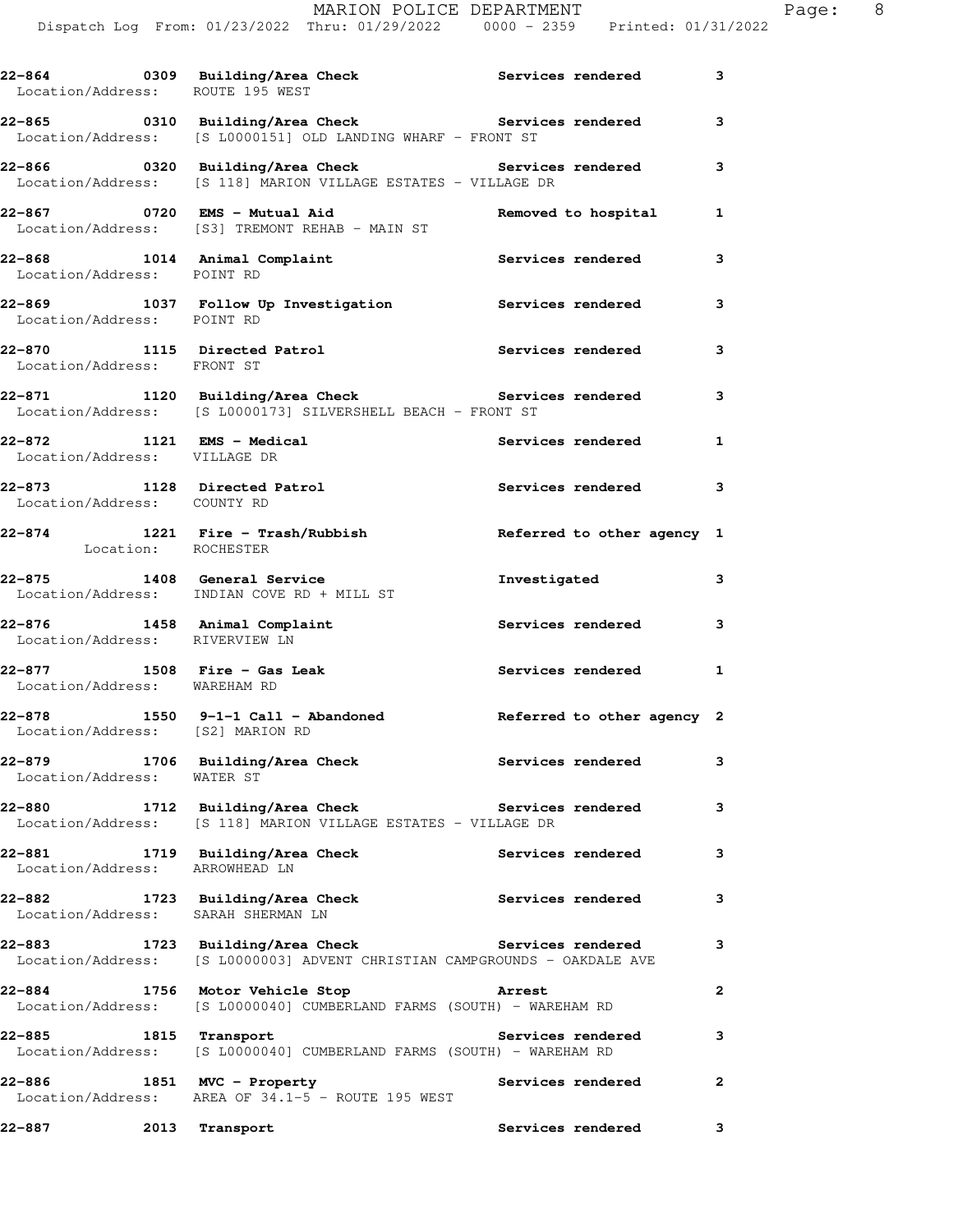#### Location/Address: [S B271] TOWN OF MARION POLICE DEPARTMENT - MILL ST

| 22-888                      | 2101 | $MVC$ - Property<br>Location/Address: ROUTE 195 WEST                           | Removed to hospital | -2 |
|-----------------------------|------|--------------------------------------------------------------------------------|---------------------|----|
| 22-889                      | 2157 | Motor Vehicle Stop<br>Location/Address: ROUTE 195 WEST                         | Investigated        |    |
| 22-890<br>Location/Address: | 2205 | Building/Area Check<br>[S L0000003] ADVENT CHRISTIAN CAMPGROUNDS - OAKDALE AVE | Services rendered   |    |

| 22-891            | 2316 Building/Area Check                      | <b>Services rendered</b> |  |
|-------------------|-----------------------------------------------|--------------------------|--|
| Location/Address: | IS L00002211 WASHBURN PARK - WASHBURN PARK RD |                          |  |

### **For Date: 01/29/2022 - Saturday**

|                               | 22-892       0243  Building/Area Check          Services rendered<br>Location/Address: [S L0000173] SILVERSHELL BEACH - FRONT ST |                     | 3              |
|-------------------------------|----------------------------------------------------------------------------------------------------------------------------------|---------------------|----------------|
| Location/Address: MOORINGS RD | 22-893 0254 Building/Area Check 1997 Services rendered 3                                                                         |                     |                |
|                               | 22-894 0313 Building/Area Check <b>Services</b> rendered<br>Location/Address: [S L0000061] GILDA'S STONE ROOSTER - WAREHAM RD    |                     | $\mathbf{3}$   |
|                               | 22-895 0325 Building/Area Check the Services rendered 3<br>Location/Address: [S 131] FIELDSTONE FARM MARKET - MILL ST            |                     |                |
|                               | 22-896 0342 Building/Area Check Services rendered 3<br>Location/Address: [S L0000088] KITTANSETT CLUB - POINT RD                 |                     |                |
| Location/Address: COUNTY RD   | 22-897 120 0415 Building/Area Check 1988 Services rendered 13                                                                    |                     |                |
| Location/Address: POINT RD    | 22-898 0429 Building/Area Check                                                                                                  | Services rendered   | 3              |
| Location/Address: FRONT ST    | 22-899 0532 Building/Area Check Services rendered                                                                                |                     | 3              |
|                               | 22-900 0540 Building/Area Check Services rendered Location/Address: ISLAND WHARF RD                                              |                     | $\mathbf{3}$   |
|                               | 22-901 0641 Officer Wanted <b>Services</b> rendered 2<br>Location/Address: [S L0000163] ROEHR TRAVEL - MILL ST                   |                     |                |
| Location/Address: TUCKER LN   | 22-902 <b>122 1233 1334 1346 1347 1347 1348 1349 1348</b> 1348 1349 1348 1349 1348 1349 1348 1349 1348 1349 1348 134             | Investigated        | $\overline{a}$ |
| Location/Address: WAREHAM RD  | 22-903 0736 Fire - Explosion and the Investigated                                                                                |                     | $\mathbf{1}$   |
| 22-904 0920 Fire - Alarm      | Location/Address: [S 145] VILLAGE DR                                                                                             | Investigated        | $\mathbf{1}$   |
| Location/Address: COUNTY RD   | 22-905 0921 Animal Complaint 1997 Services rendered 3                                                                            |                     |                |
|                               | 22-906 1021 MVC - Property<br>Location/Address: CONVERSE RD + MILL ST                                                            | Investigated        | $\mathbf{2}$   |
|                               | 22-907 1049 Fire - Alarm<br>Location/Address: [S B512] LITTLE NECK VILLAGE - WAREHAM RD                                          | Investigated        | $\mathbf{1}$   |
| 22–908 1134 D.M.V.            | Location/Address: DELANO RD + CROSS NECK RD                                                                                      | Services rendered 3 |                |
|                               | 22-909 1326 Burglar Alarm                       Accidental/defective alarm                                                       |                     | 2              |
|                               |                                                                                                                                  |                     |                |